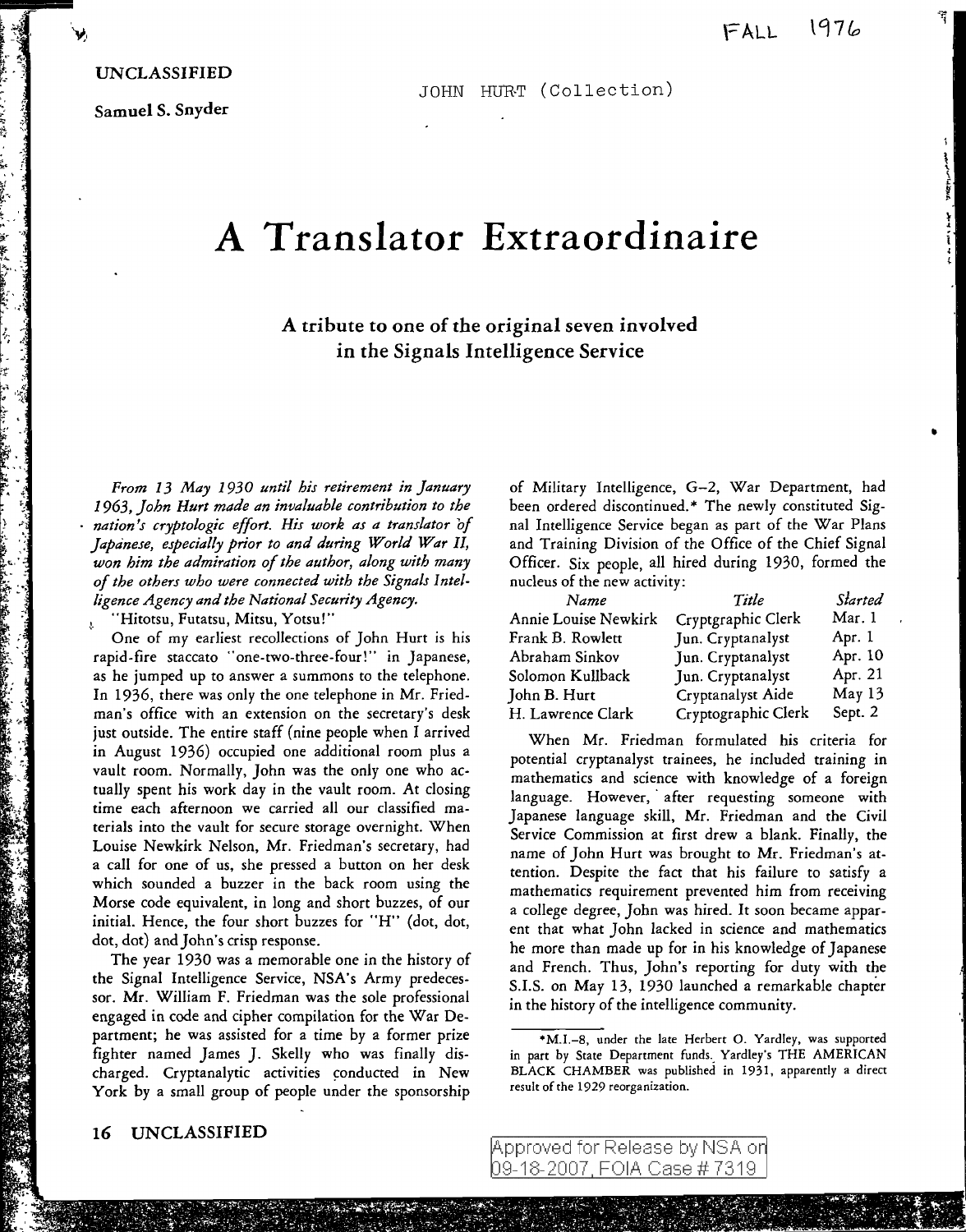John was no ordinary translator. On his own initia. tive, he read extensively, accumulating an enormous collection of details about written Japanese, with especial emphasis on etymology and Japanese tradition. This gave rise to the remark by many who later came in contact with him that John knew more about the language than most native-born Japanese. His first exposure to the language came from a neighbor in his home town of Wytheville, Virginia. The neighbor had been a missionary in Japan. She gave John Japanese language lessons in exchange for vegetables from the Hurts' family garden. Later he learned more from a college roommate who was of Japanese origin. In this way, John picked up a familiarity with basic Japanese, along with an introduction to the written style and Japanese ideographs. But this was only the beginning-in a very real sense he was self-taught, using his prodigious memory and later experience with the style of diplomats who authored the materials he dealt with on the job to expand his understanding. I well remember how, during some of the classes in Japanese which he conducted for the rest of us, John would launch into a digression on the origins of particular words-tracing their roots to a remote dynasty, and explaining how their usage developed over the ages. We learned, also, of the relationship of the Japanese writing system to the Chinese ideographs from which it was derived, and the influence the Chinese system had on the Japanese language. John could converse in Japanese with ease, but his style, I am told, was not really colloquial.

ONL Y

**IED/LEOR OFFICIAL USE** 

وردا

Actually, John's academic credentials were much more impressive in Latin and French than in Japanese. From 1921 to 1928, he attended William and Mary College, Roanoke College, and the University of Virginia, majoring in Latin and French. In the summer of 1929, he studied French at the University of Paris. John picked up additional languages with ease, and related all Indo-European tongues back to Sanskrit. It was always a source of amazement to others to learn that John has never set foot in Japan. Many years later, after retirement, he visited France again. His disgusted comment on returning: "Parisians don't know how to speak French!"

John was a gentle soul, soft-hearted, impractical in mundane matters, and helpless in things arithmetical or mathematical. In politics he was an idealist, liberal in the extreme, and violently anti-fascist. During and following the Spanish Civil War this, of course, meant he was anti-Franco. John's translations were' often literary masterpieces, but sometimes because of his political opinions, he strayed from the content of the original Japanese text. In fact, on several occasions, Mr. Friedman had to chastise John because of his colorful footnotes, in which he editorialized on the evils of the Spanish dictator!

John's well-known absent-mindedness included his behavior in traffic-as a pedestrian of course, since he never learned to drive a car. He often crossed streets while absorbed in thought, almost totally oblivious to oncoming traffic. He was once actually knocked down by a taxicab, but luckily he was only struck a glancing blow. The taxi driver stopped, rushed to his side, and excitedly asked, "Are you hurt?!" John got to his feet, brushed his clothes, responded with "Yes, John B." and walked on!

Stuart Buck, one of John's colleagues tells the following anecdote as an example of John's simplicity and kindness: "When I first joined the Japanese Diplomatic Section in the fall of 1944, I felt somewhat overwhelmed by what seemed to be a very complex organization, filled with 'experts' in fields I knew nothing about. With a sense of almost total inadequacy, I sat down and wondered if I could possibly measure up. A rather small man from the other end of the office got up, walked over to my desk, introduced himself, and sat down. This was the first time that I had ever heard the name 'John Hurt.' For over an hour he talked about the Japanese language and the nature of the work I was to be involved in. None of this was about himself, only on matters that concerned the *problem.* He made it sound fascinating, challenging, important-and worthy of one's very best efforts. In over thirty years at the Agency, working on dozens of problems, I never again had such an introduction to the work of a section.... this reveals the inherent kindness of John Hurt, and shows also his attitude toward the work itself. In the best sense of the word, he was 'mission-oriented.' And he never changed."

John's innocence as to business matters was reflected in several related areas. For example he could never master the system of military ranks and corresponding insignia. Of course, he was completely helpless in filling out forms, even daily attendance records. And his wife had to dole out his weekly cash allowance, which was frequently spent before the end of the week. tour of duty in the Agency, relates an incident when John had worked late, and "Kaz" offered to take him home. But when Kaz asked for his home address, John simply couldn't remember.

John's impatience with administrative and other impediments to his full concentration *on/* his technical specialty was well known. In an essay/ describing experiences with the Japanese problem from 1930 to 1945, John devoted several pages to a harangue on the difficulties and fascinations of tbe cryptanalyst's profession.

UNCLASSIFIED 17



-- <del>1998 - 1998 - 1998 - 1998 - 1998 - 1998 - 1998</del>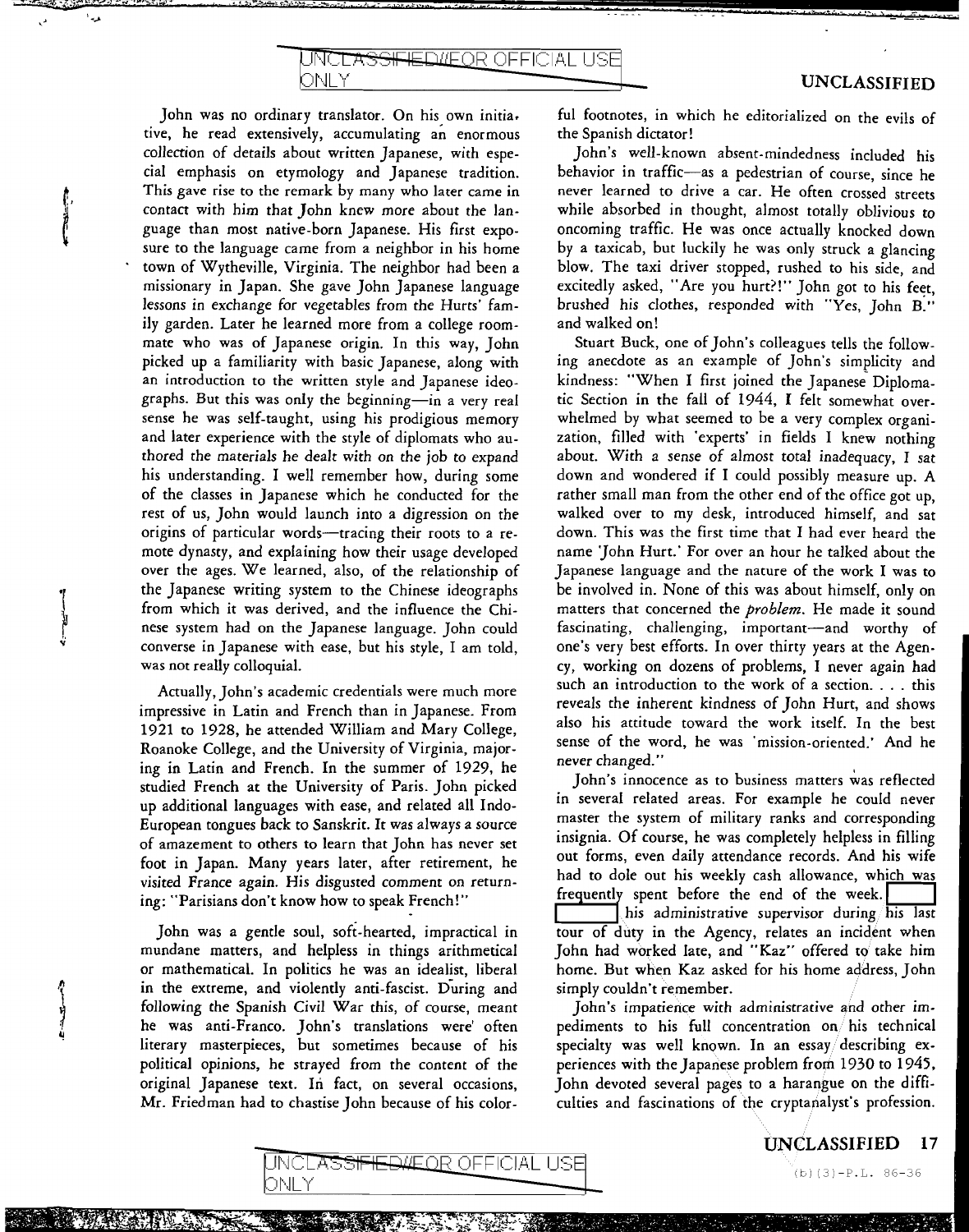(the cryptanalyst), as much as one concentrating on the mysteries of the universe or of atoms, ought to be protected. He ought to be protected from the impingements of administration, interruptions, and that devastating thing, noise. Unwitting though it be, it is nonetheless cruel to harass a man, ... concentrating. on vital matters, with notions about administrative policy, *secrecy,* loyalty, or this and chat .... The hum and buzz of scores of workers punctuated by the click of typewriters do him inestimable harm.

John once related a story dating back to his elementary school experience which at least partially accounts for his inability to cope with college-level mathematics. While nothing was wrong with his natural talent for memorization, John fell down hopelessly when this involved numbers. John's fourth-grade teacher was hard of hearing. Also, John noticed that much of the testing for knowledge for multiplication tables was done orally. So our hero's recitation of the "nines" multiplication table, for example, sounded something like: "One times nine equals nine, two times nine equals 18, three times nine equals 27, four times nine equals "uh  $-$  uh', five times nine equals 'uh - uh' ... "One might say John took advantage of his teacher's limitation to overcome his own. In one way or another John made it through arithmetic and math classes in high school. But in college the requirement of passing grades in geometry and trigonometry held him back. Many years later, after retirement, he decided to make up for this lack by enrolling in one or two courses at the University of Maryland. By this time, Maryland's requirements with respect to math courses had been eased. Lo and behold, he finally made it! My wife and I shared in his happiness. by attending the outdoor graduation ceremony, when John was awarded his cherished diploma.

Joha's only hobby outside his linguistic specialty was his deep interest in operatic and other serious vocal music. He accumulated a tremendous collection of records, and although he had no musical training, his knowledge of various artists' recordings was encyclopedic. He was particularly fond of Schubert's *lieder-he* had made it a point to acquire every available recording of Schubert's "Die Forelle", for example. And he memorized the entire libretto of his favorite operas.

It was in the '30s and of course during World War II that John made the kind of spectacular contributions that earned, or should have earned, the country's grateful thanks. I recall Mr. Friedman's comment regarding John Hurt, and a few others, that those early breakthroughs justified his full salary for life, even if he never did another thing. In the thirties the principal cryptanalytic preoccupation at the Signal Intelligence Service was Japanese diplomatic systems. These systems were subject to fairly frequent change, which necessitated a new special effort every few months. John was an uncanny guesser-I

can remember how his guesses often resulted in quantum leaps in the solution process. In some cases John had even developed a familiarity with the personal style of particular Japanese diplomats, which was an invaluable support to analysis. And just before the War, when we' were getting our first piecemeal breaks in solution of the Purple machine, John was in the thick of battle. At this stage, only a few isolated letters were recovered, and to further complicate matters, the Japanese began using shorthand equivalents for many diphthongs and sometimes for full phrases. Until these strange mixtures of plain-language Japanese fragments and meaningless consonant substitutions were unravelled, the reconstruction of the daily-changing Purple machine's variables made life difficult indeed. John's often inspired guesses did much to speed up system solution.

One of John's most spectacular guesses is also historically exciting because it involves our receipt, decoding, and translation of the August 1945 Japanese surrender message. Based on information contained in Japanese messages sent during the few days preceding August 14, we were expecting and were on the lookout for the surrender message. It turned out that the message was transmitted, through Japanese diplomats in neutral countries, in at least two of the Japanese code systems. When the first of these messages was received in the office, it had great blanks, one of them several lines in length, due to garbled transmission. You can imagine what excitement accompanied our handling of this message: we in fact were in possession of the official Japanese surrender document *before* the President himself-indeed, also before the Japanese official to whom the message was addressed, and even before his own code clerk had converted the message into cleartext Japanese! John was at the center of the excited little group looking over her shoulder as our ace decode clerk, Clara Watson, worked on the message.John rendered the· text into English right along with the transposition and decodement process. The rather large blank areas didn't seem to bother John, as he filled in with guesses or·. improvisations with hardly a pause. When another, cleaner, copy of the message became available later that day, the completed text confirmed that John's great guesses were nearly 100% accurate!

John's translator colleagues report that he literally threw himself into his work. After he read through the Japanese of a message from the Japanese Ambassador in Berlin, for example, John assumed the identity of Hiroshi Oshima, and dictated his English rendition with a stride and flourish and tone to match Baron Oshima's personality. Similarly, other diplomats' literary style would be transformed into English prose in equivalent style. John was one among that rare breed of translator